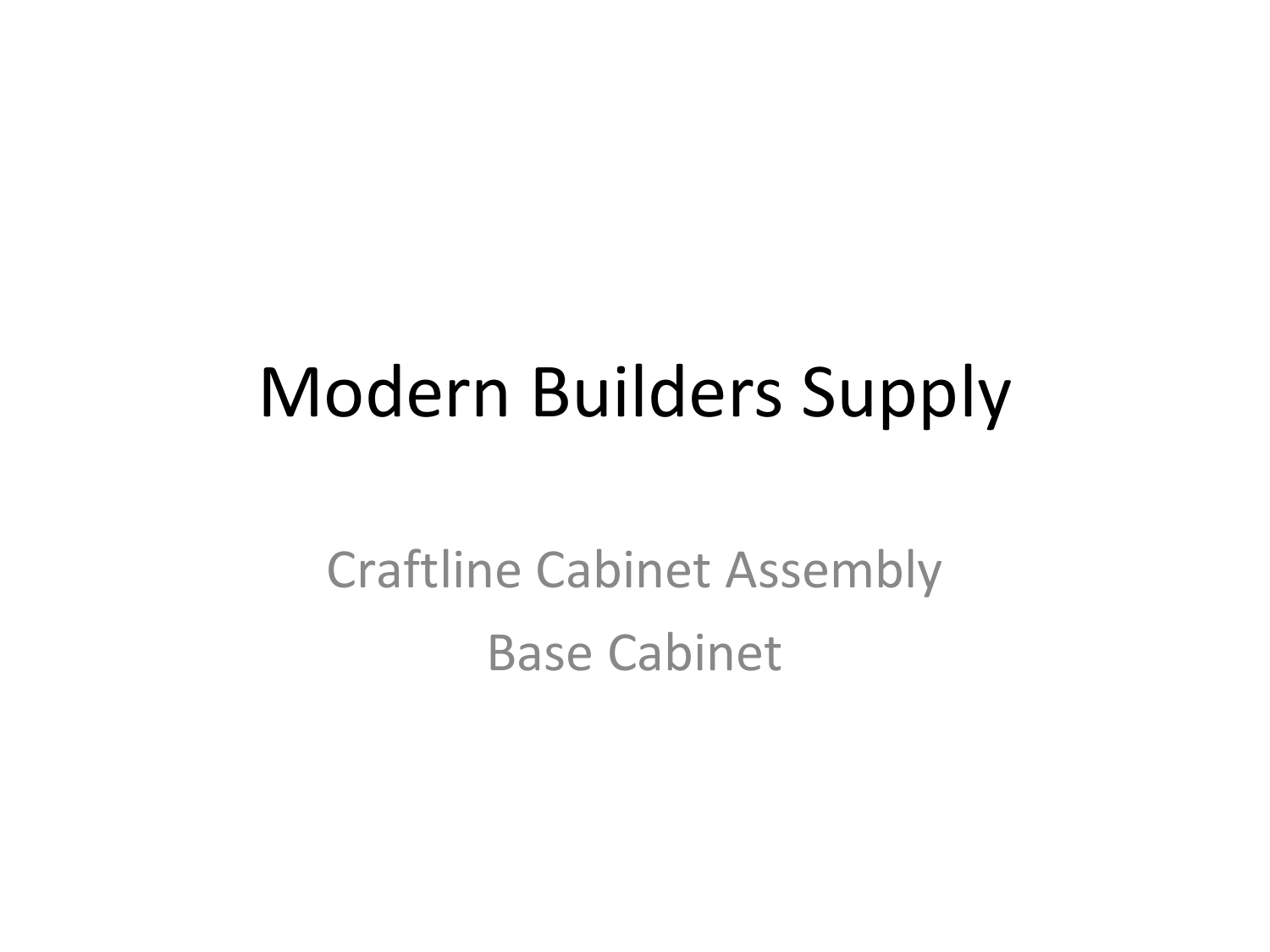### Tools to Assist

- Rubber Mallet
- Wood Glue
- Drill
- Clamps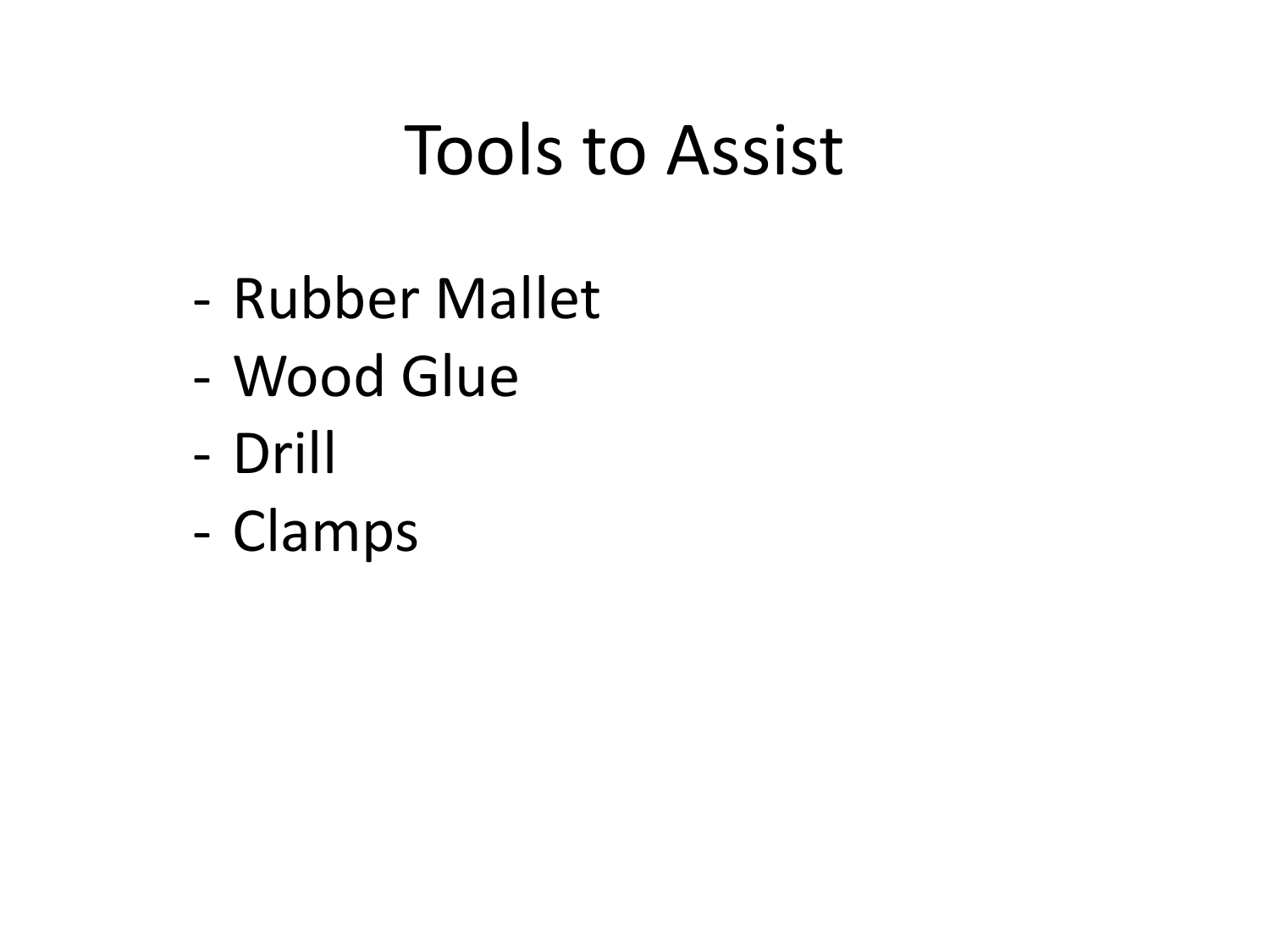# Hardware Parts List

- Cleats (Beige L-Shape Bracket) x 10
- Door Hinges x 2
- Shelf Clips (Silver) x 2
- Slide Mount Wall Brackets (Black) x 2
- Ball Bearing Side Mount Drawer Glides x 2
- ½ inch flat head screws x 50
- 5/8 inch flat head screws x 6
- <sup>3</sup>/4 inch flat head screws x 2
- 1 inch flat head screws x 6
- Drawer box clips x 2
- Bumper pads x 6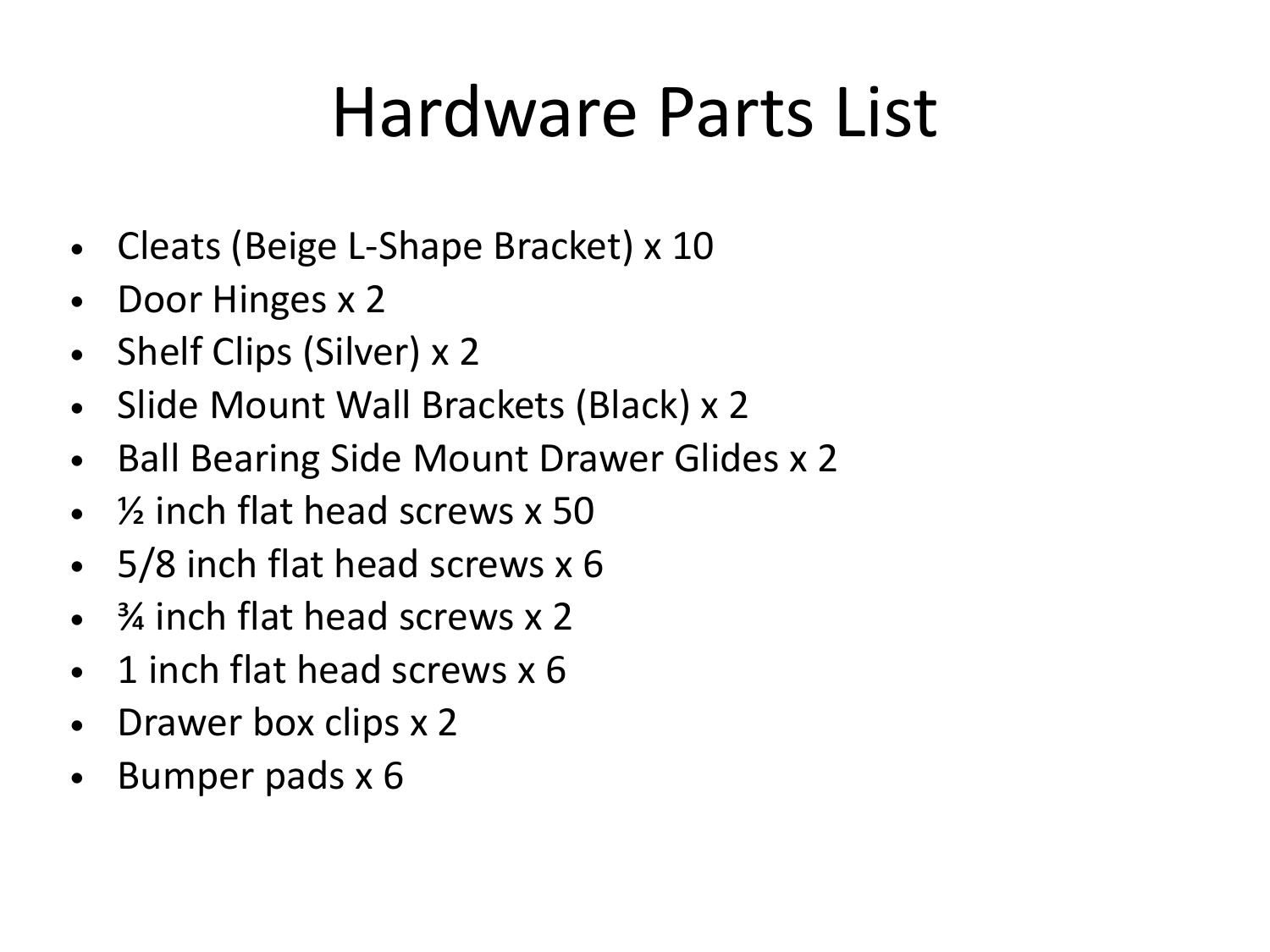| 1 1/4" SOFTCLOSE HINGE                                                                             | 2  | Hinge               |
|----------------------------------------------------------------------------------------------------|----|---------------------|
| 1/2" FLAT HEAD<br><b>SCREW(FOR METAL CLIP</b><br><b>AND REAR BRACKET OF</b><br><b>DRAWER SLIDE</b> | 50 | <b>SALUMARY</b>     |
| <b>BUMPER</b>                                                                                      | 6  | Bumper              |
| 5/8" FLAT HEAD SCREW<br>(HINGE ON DOOR)                                                            | 6  | BRITISHELL S        |
| 3/4" ROUND HEAD<br><b>SCREW(HINGE ON FACE</b><br><b>FRAME)</b>                                     | 2  | <b>MITTELETTER</b>  |
| <b>BALL-BEARING SIDE</b><br><b>MOUNT SLIDE</b>                                                     | 1  |                     |
| <b>SHELF CLIP</b>                                                                                  | 4  | Shelf clip          |
| <b>1" FLAT HEAD SCREW</b><br><b>FOR DF AND</b><br><b>FRONTDRAWER BOX</b>                           | 6  | <b>RATELERITEIT</b> |
| <b>METAL CLIP</b>                                                                                  | 10 | Clea                |

| <b>SLIDE MOUNT</b><br><b>WALL BRACKET</b> | 2 |  |
|-------------------------------------------|---|--|
| <b>DRAWER BOX CLIP</b>                    | 2 |  |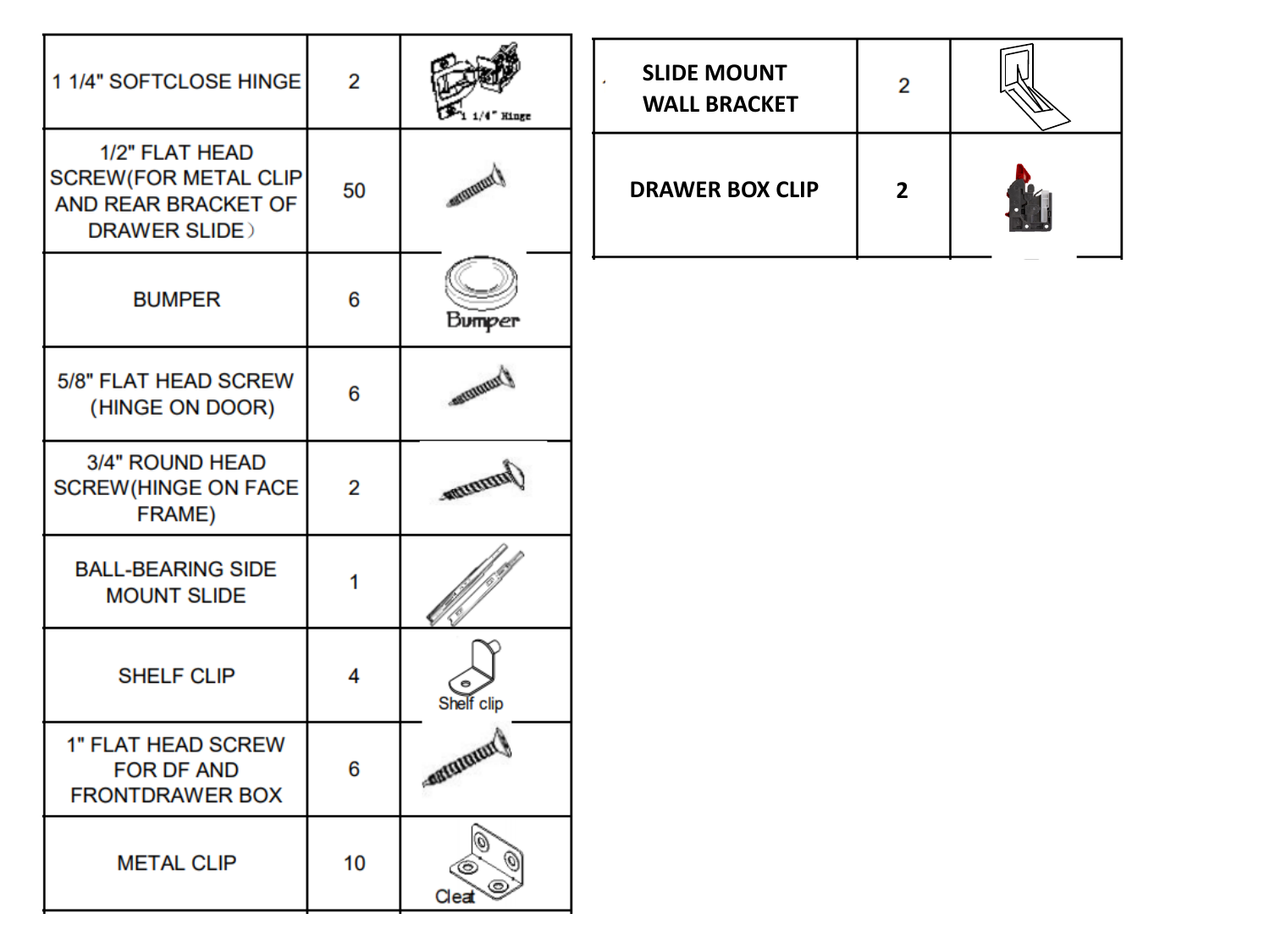# Cabinet Box Components List

- $\bullet$   $A BACK$  PANEL
- $\bullet$  B SIDE PANELS (X2)
- C BOTTOM PANEL
- D TOE KICK PANEL
- $\bullet$   $E$  FACE FRAME
- F DRAWER BOX BACK
- G DRAWER BOX SIDES (X2)
- H DRAWER BOX BOTTOM
- I ADJUSTABLE SHELF
- $\bullet$  J DRAWER HEAD
- K CABINET DOOR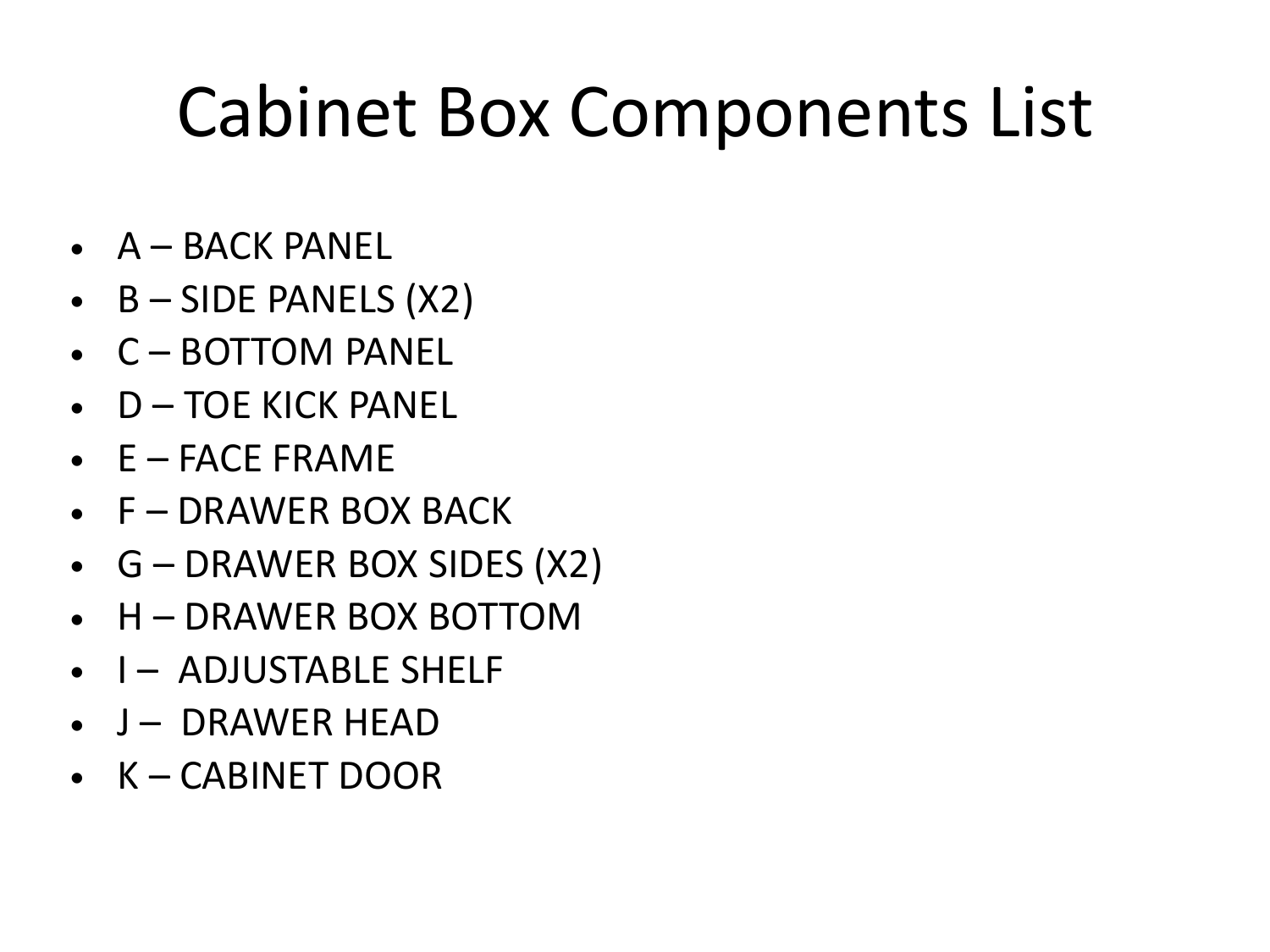Join side panel with back panel using 2 metal cleats and (8) ½" flat head screws.

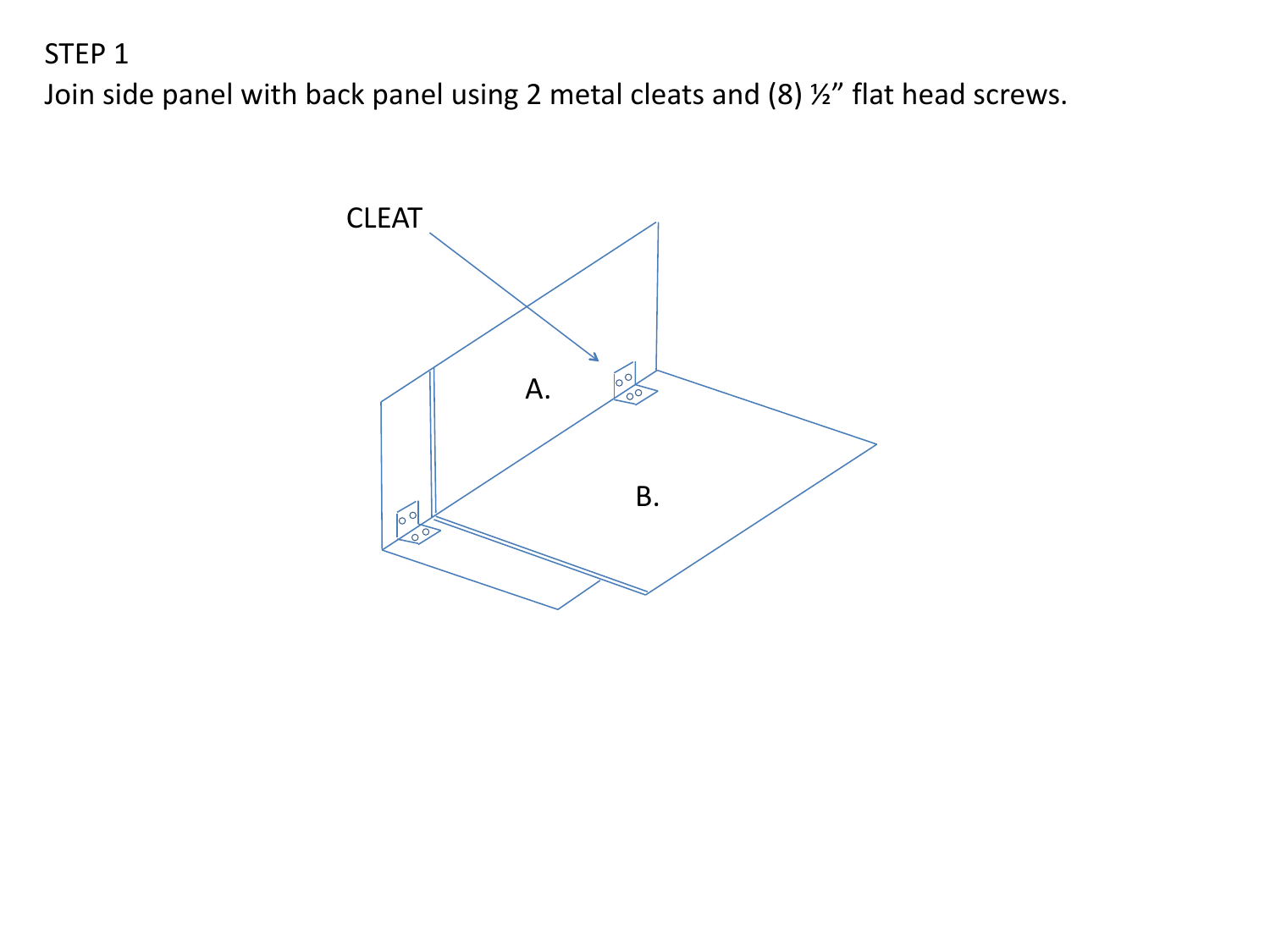Join bottom panel with side panel by sliding into grooves along side panel and back panel.

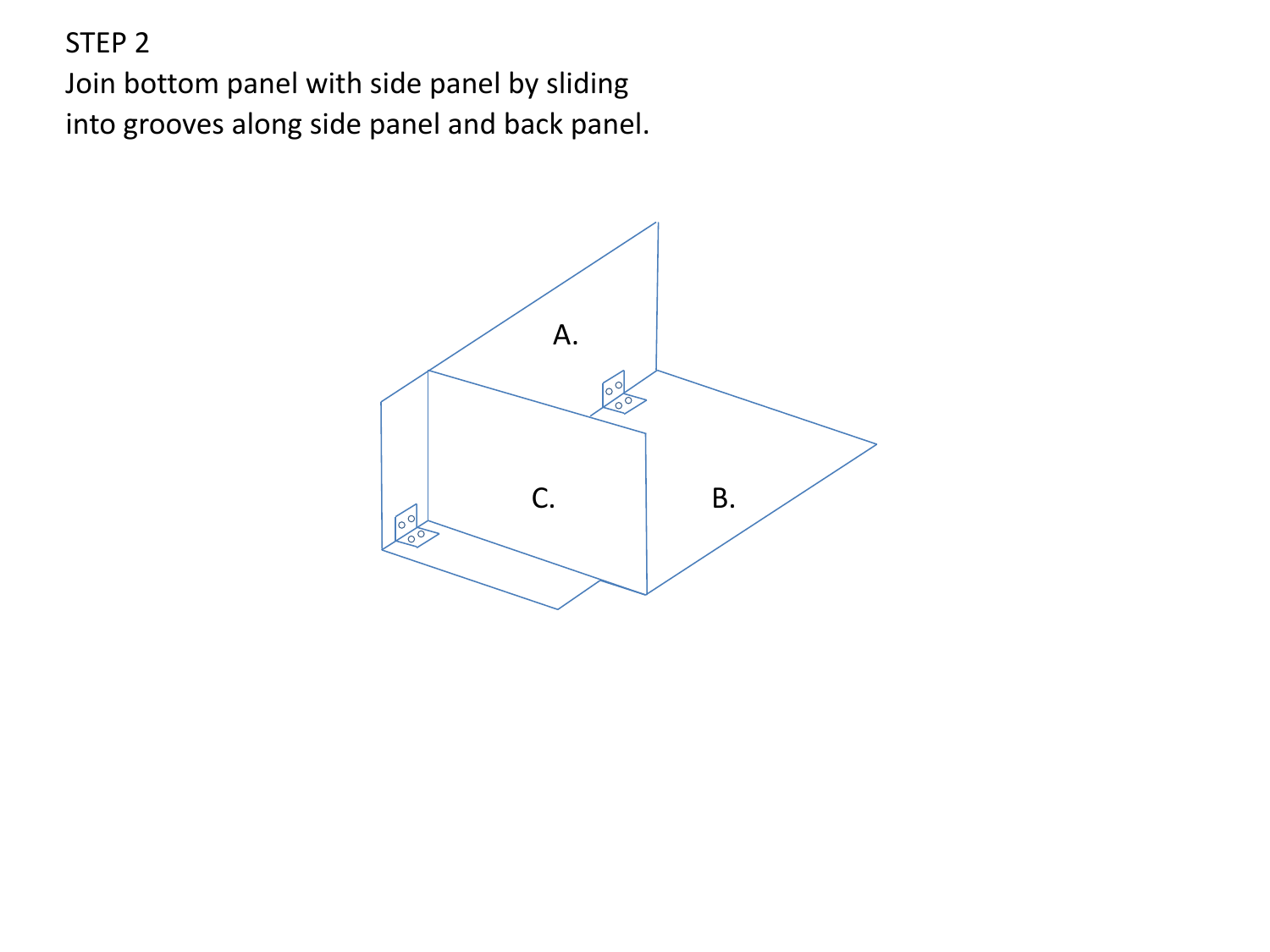Join remaining side panel with bottom and back panel using 2 metal cleats and (8) ½" flat head screws.

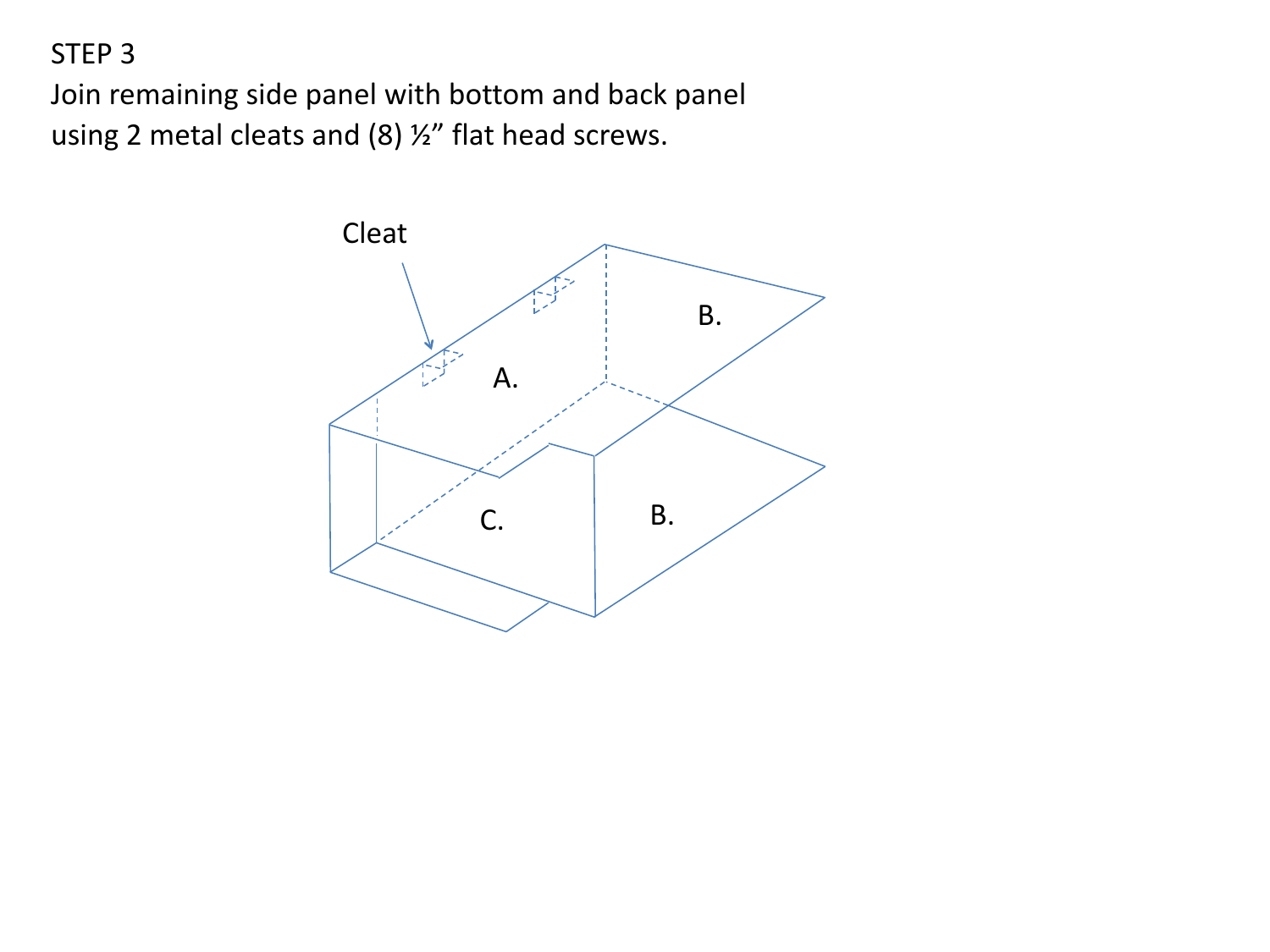Attach toe kick panel to both side panels using 2 metal cleats and (8) ½" flat head screws.

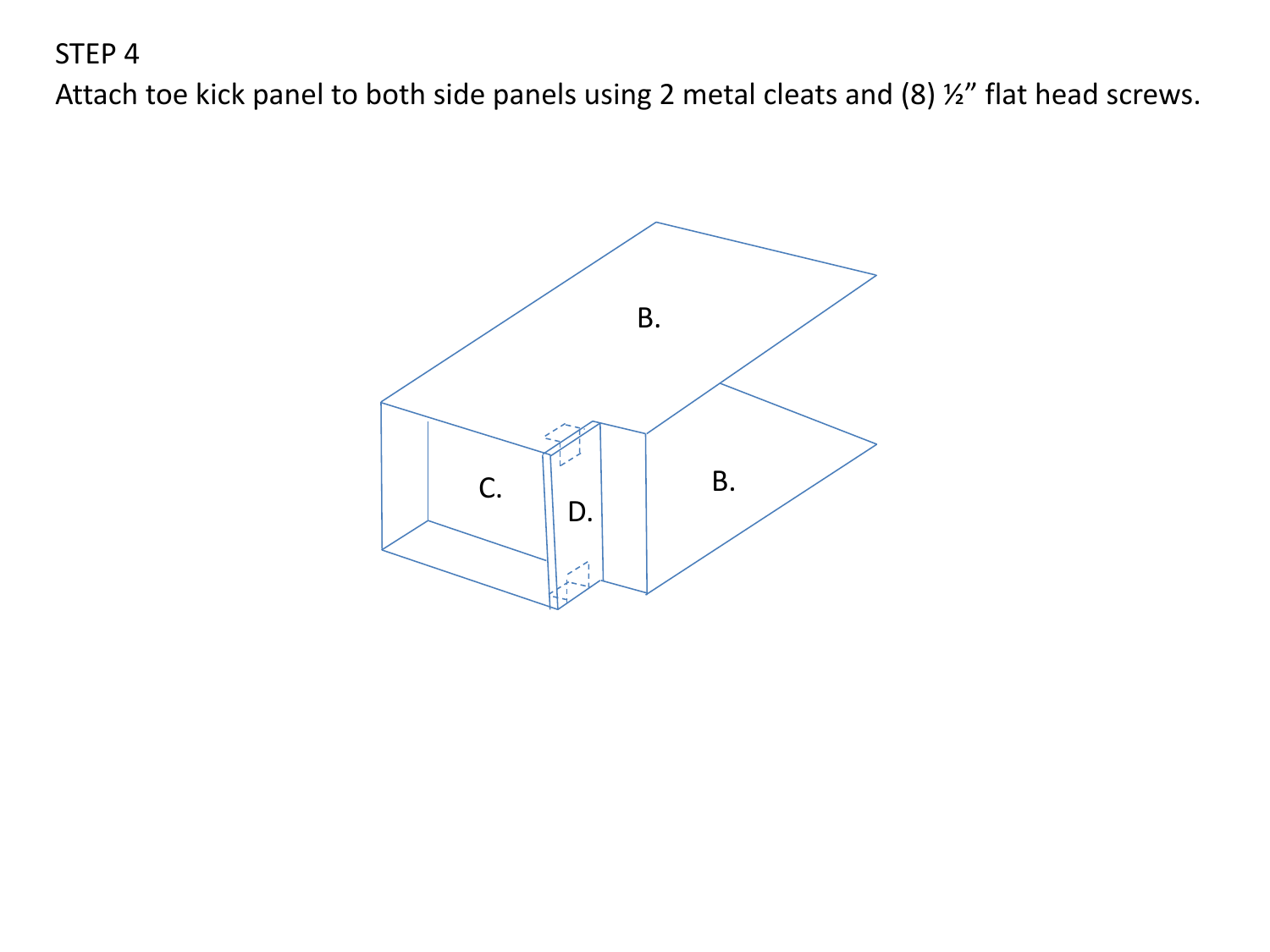Place cabinet on its back. Attach face frame to side panels using 4 metal cleats and (16) ½" flat head screws. E.  $D.$  B. Cleats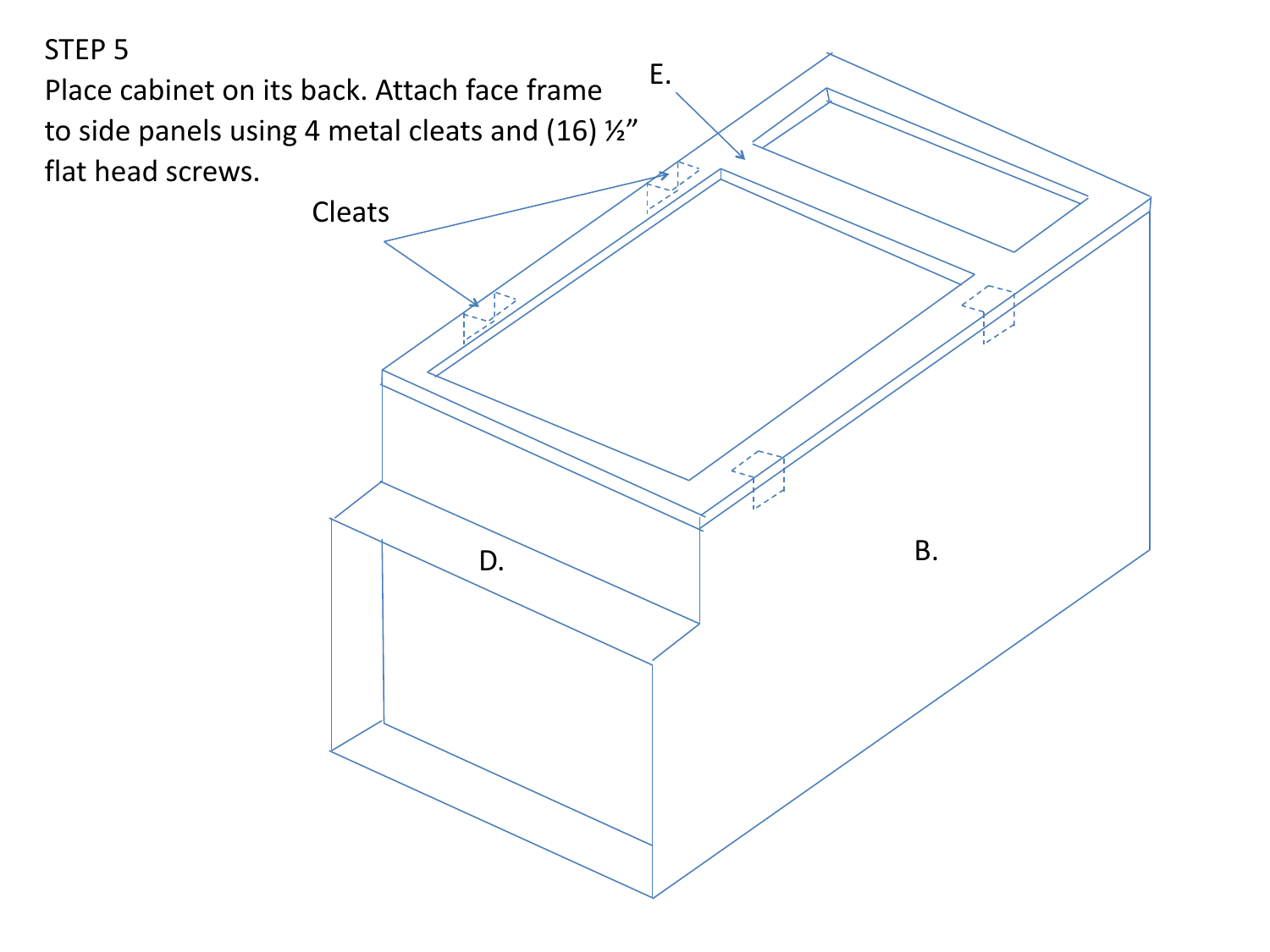Attach drawer box sides to the drawer box back connecting at the finger joints. Slide the drawer box bottom into grooves along drawer sides. Attach drawer head to drawer sides connecting at the finger joints.

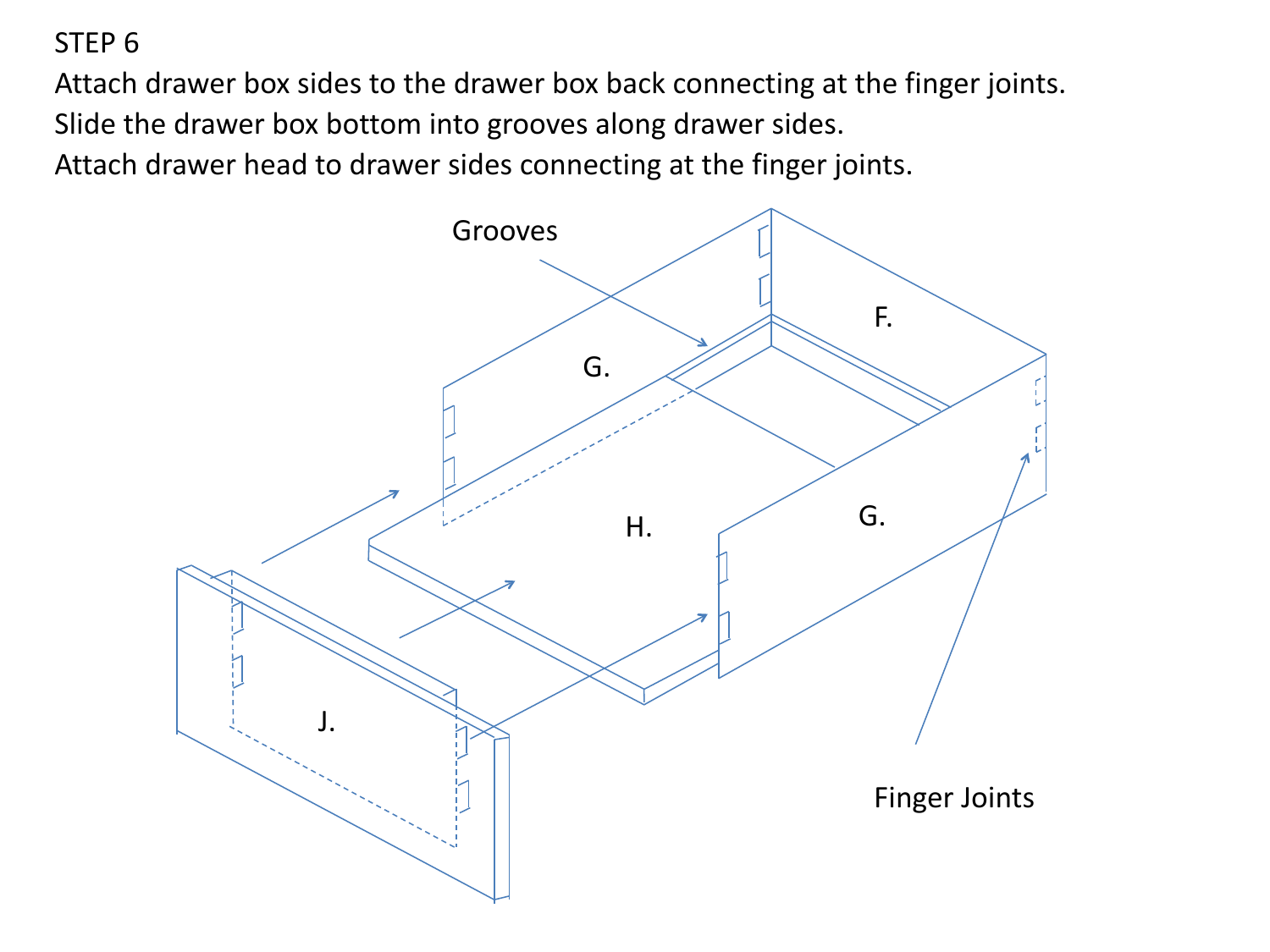Flip drawer box over and attach drawer box clips to the front corners of the box with (6) 1" flat head screws.

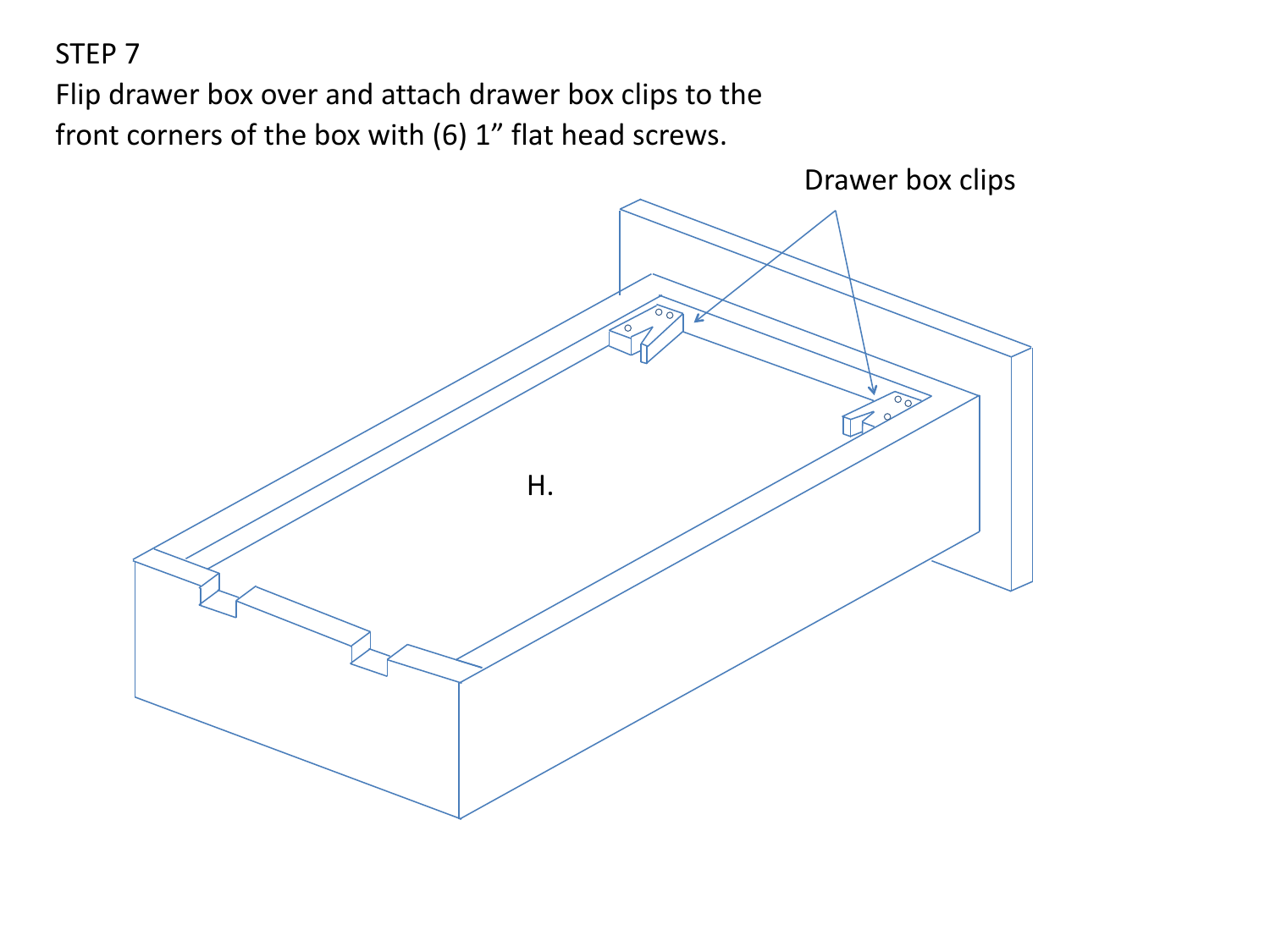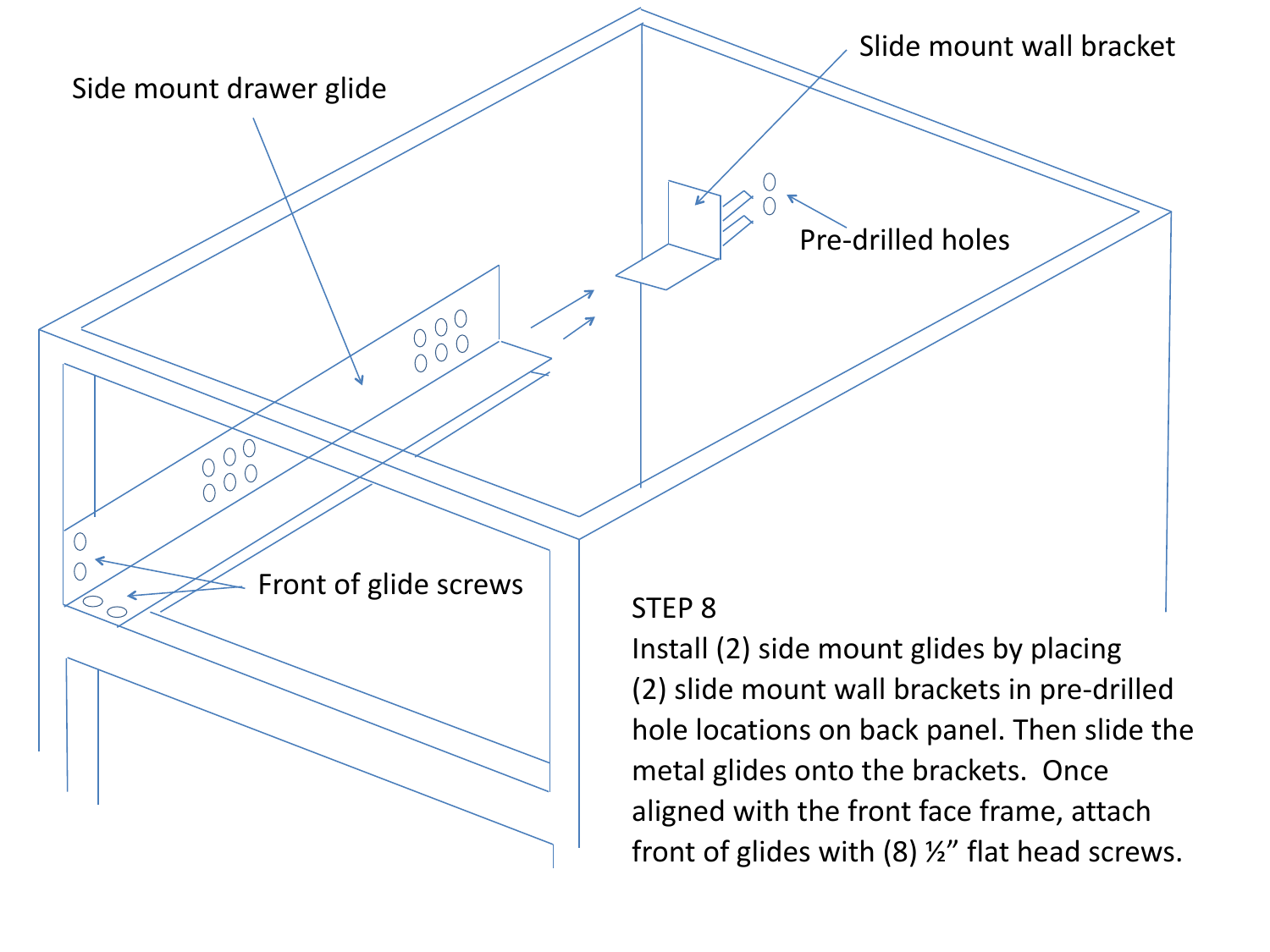Flip drawer box right side up and slide onto extended side mount drawer glides. Push drawer box in till you hear a click.

888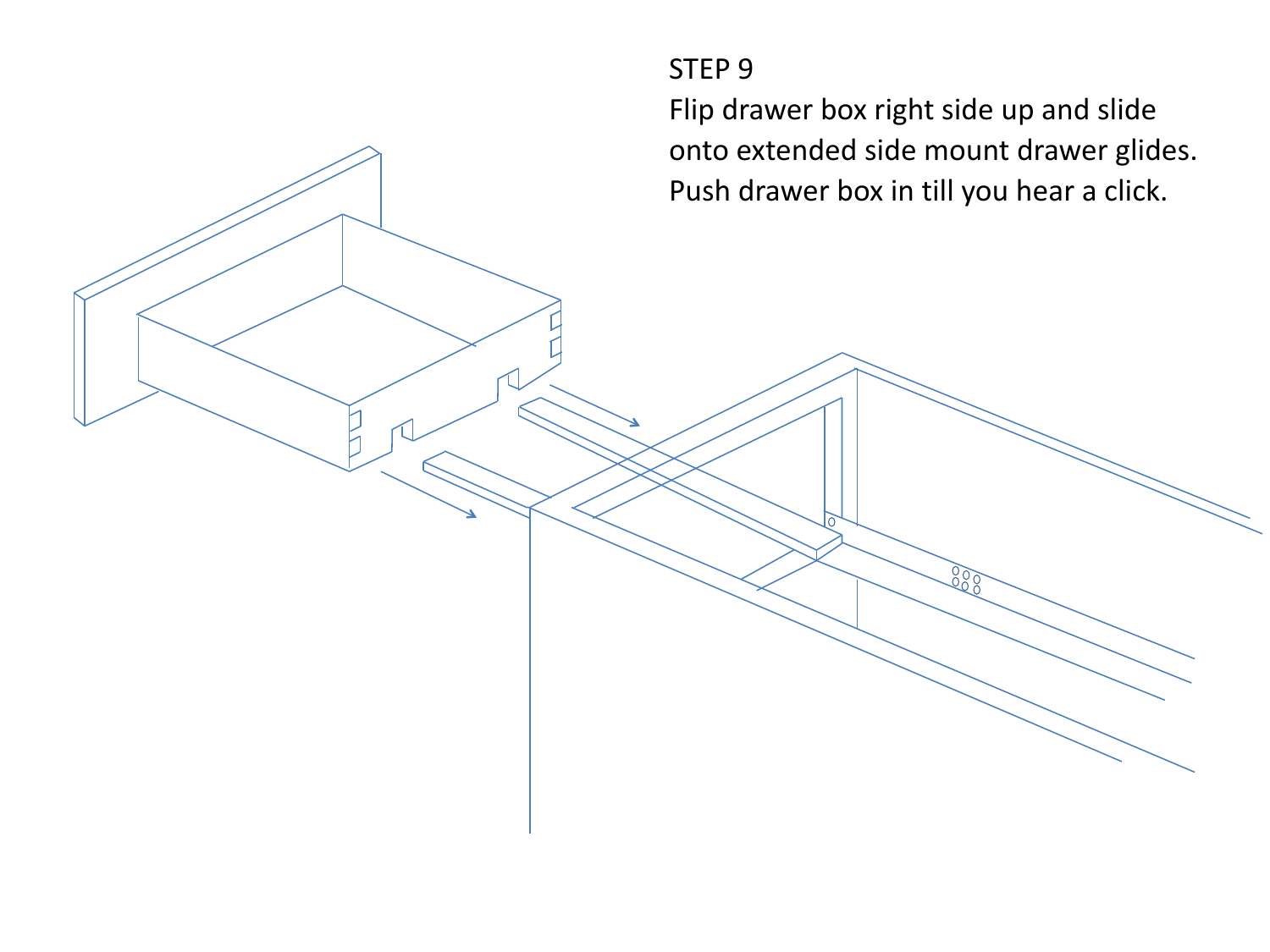Attach the door to the cabinet face frame. First attach (2) soft close hinges to door with (4) 5/8" flat head screws. Then attach hinges To the face frame with  $(2)$   $\frac{3}{4}$ " round head screws.